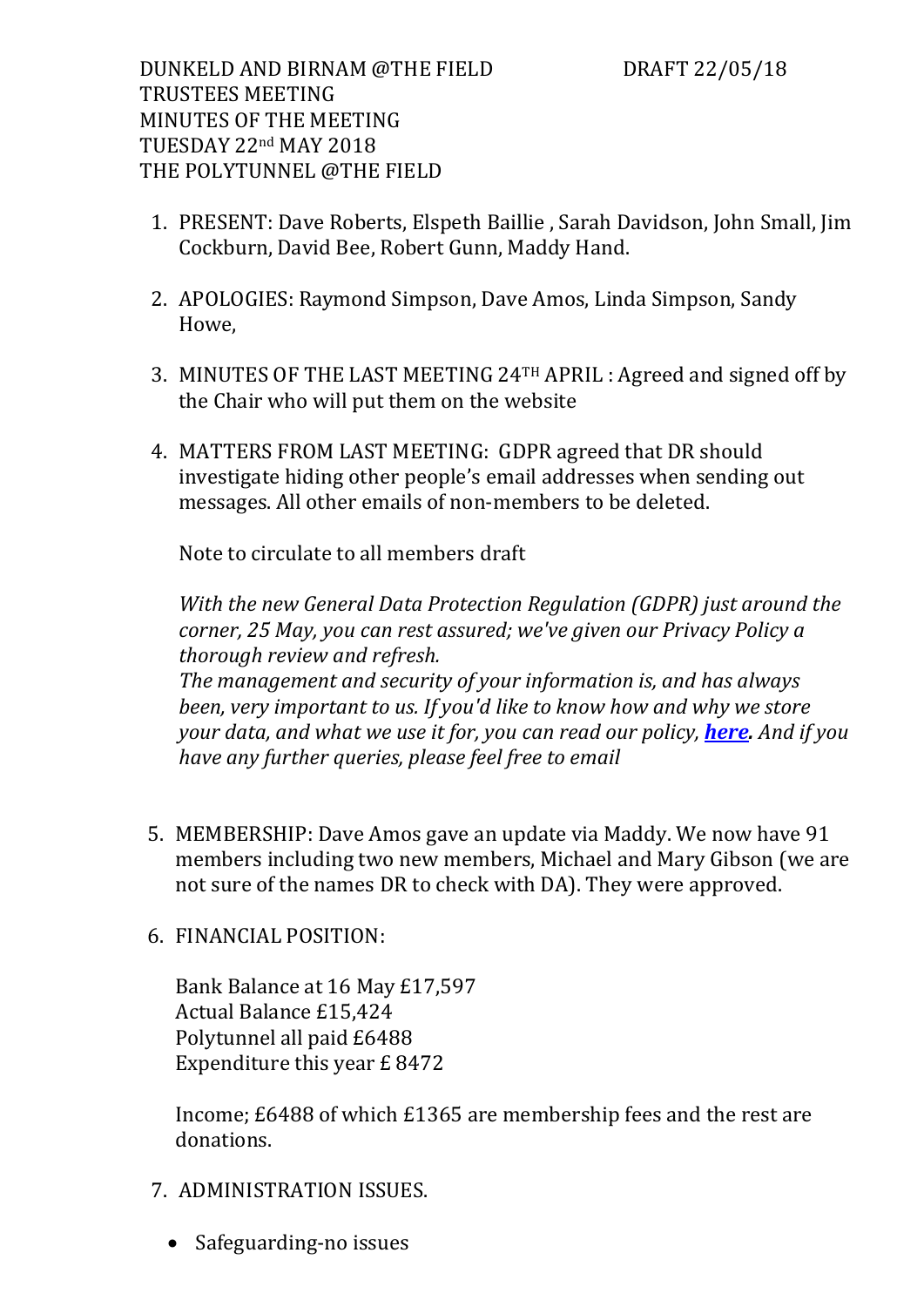- Notifiable events none
- Policy File DR to complete
- Grow Project- Invite Wendy to the next meeting-also manual notes to be circulated DR.
- Forres Visit to go ahead  $2<sup>nd</sup>$  June at 11;00am, DR to confirm
- Scoping visit for Radio interview Saturday 26 May JS to organise
- Hipshire volunteer event we have been nominated an s a group in our absence. JS and DR to attend 7th June and see if LS and RS which to attend. DR to confirm attendance.
- Wild Sparks summer dates agreed, DR to confirm with them.

## 8. THE FIELD.

- On Saturday there were only four people and as there is pressure to get things planted DR to send out note to membership asking for support for next two Saturdays and JS to do the same on twitter and Facebook
- Toby has been working well but problems with strimming when people working on the field beds and he has asked to come earlier and this was agreed.
- Compost, Dave gave an update on discussions with Binn Farm and the council. The problem is access to the field and it was agreed to investigate looking at moving the gate or other options to allow access. In the meantime, LS and RS to talk to farmer at Spittlafield to see if there is an option of him delivering the compost but this will involve two handling charges. The tipper trucks we can hire have a maximum capacity of 1 ton. Helicopters drops have been ruled out.
- Maddy suggested checking with Aberdargie again re their organic compost.
- Polytunnel Sandy's thoughts were discussed and agreed. It was also agreed that the next two Saturdays the priority is the field. It was noted that the Rogue Tatties are doing well in the polytunnel
- Polytunnel bed sizes were briefly discussed and Robert's suggestions were supported. Access to all the beds and the treatment of the space in the middle (e.g. what goes there) to be finalised.
- Instructions for the Polytunnel, SD to copy and file
- Bonfires Major fires to be forbidden e.g. burning carpets, risks of sparks damaging the polytunnel and smoke-affecting neighbours.
- Onions still need teasing out of their holes.

## 9. KITCHEN GARDEN

- Doing well
- 10. WILDFLOWER MEADOW